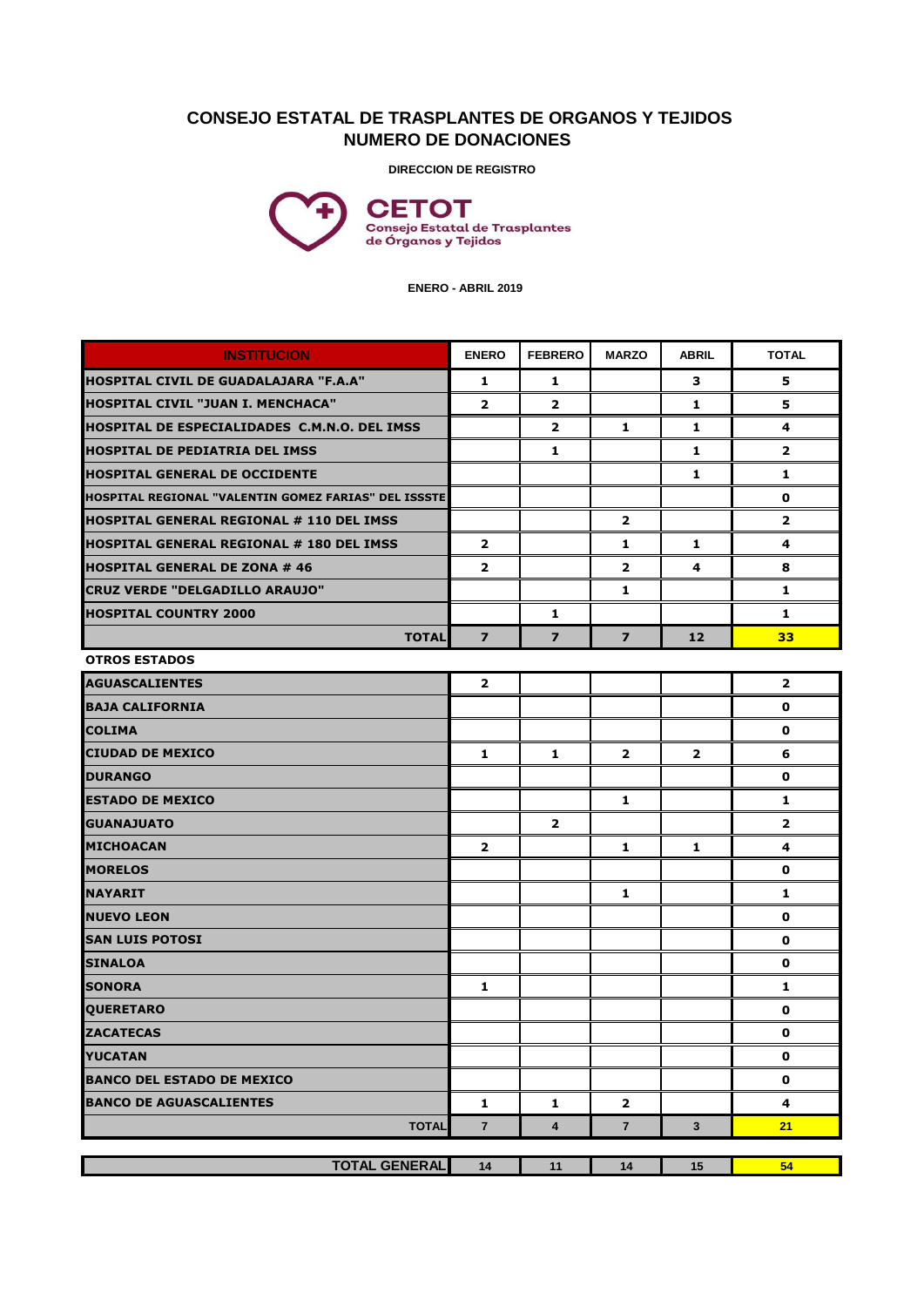## **CONSEJO ESTATAL DE TRASPLANTES DE ORGANOS Y TEJIDOS TRASPLANTES**

**DIRECCION DE REGISTRO**



**ENERO - ABRIL 2019**

| <b>TRASPLANTES DE HIGADO</b> |  |                |                |                |                |                |                              |    |                |  |           |    |              |           |              |
|------------------------------|--|----------------|----------------|----------------|----------------|----------------|------------------------------|----|----------------|--|-----------|----|--------------|-----------|--------------|
| <b>INSTITUCION</b>           |  | <b>ENERO</b>   |                | <b>FEBRERO</b> |                |                | <b>MARZO</b><br><b>ABRIL</b> |    |                |  |           |    | <b>TOTAL</b> |           |              |
|                              |  | DV             | DC             |                | DV             | pc             |                              | DV | pc             |  | <b>DV</b> | DC |              | <b>DV</b> | pc           |
| <b>HOSP.CIVIL FAA</b>        |  |                |                |                |                |                |                              |    |                |  |           |    |              | 0         | $\mathbf{0}$ |
| <b>HECMNO IMSS</b>           |  |                | 2              |                |                | $\overline{2}$ |                              |    |                |  |           |    |              | 0         | 5            |
| PEDIATRIA IMSS               |  |                |                |                |                |                |                              |    |                |  |           |    |              | 0         | $\mathbf{0}$ |
| <b>SAN JAVIER</b>            |  |                |                |                |                |                |                              |    |                |  |           |    |              | O         | $\mathbf{0}$ |
| HOSP. COUNTRY 2000           |  |                |                |                |                |                |                              |    |                |  |           |    |              |           |              |
| H. REAL SAN JOSE             |  |                |                |                |                |                |                              |    |                |  |           |    |              | O         | $\mathbf{0}$ |
| <b>EL CARMEN</b>             |  |                |                |                |                | $\overline{2}$ |                              |    |                |  |           |    |              |           | 2            |
|                              |  |                |                |                |                |                |                              |    |                |  |           |    |              |           |              |
| <b>TOTAL</b>                 |  | $\overline{0}$ | $\overline{2}$ |                | $\overline{0}$ | 5              |                              | ×  | $\overline{0}$ |  |           | ×  |              | $\bullet$ | 8            |

| <b>TRASPLANTES DE RIÑON</b>     |  |                         |                |                |                |    |              |                |                |              |                |                |           |                |
|---------------------------------|--|-------------------------|----------------|----------------|----------------|----|--------------|----------------|----------------|--------------|----------------|----------------|-----------|----------------|
| <b>INSTITUCION</b>              |  | <b>ENERO</b>            |                | <b>FEBRERO</b> |                |    | <b>MARZO</b> |                |                | <b>ABRIL</b> |                | <b>TOTAL</b>   |           |                |
|                                 |  | DV                      | pc             |                | D <sub>V</sub> | DC |              | D <sub>V</sub> | pc             |              | <b>DV</b>      | pc             | <b>DV</b> | $_{\text{DC}}$ |
| <b>HOSP.CIVIL FAA</b>           |  |                         | 2              |                | 2              |    |              | 5              | $\overline{2}$ |              |                | 5              | 8         | 9              |
| HOSP. CIVIL JIM                 |  |                         |                |                |                |    |              |                |                |              |                |                | O         |                |
| <b>HECMNO IMSS</b>              |  | 22                      | $\overline{2}$ |                | 18             | 4  |              | 19             | 2              |              | 19             | $\overline{7}$ | 78        | 15             |
| PEDIATRIA IMSS                  |  | 3                       |                |                | 3              |    |              | $\overline{2}$ |                |              |                |                | 9         |                |
| <b>ISSSTE</b>                   |  |                         |                |                | 4              |    |              |                |                |              |                |                | 2         |                |
| COUNTRY 2000                    |  | $\overline{2}$          |                |                | 5              | 3  |              | $\overline{2}$ |                |              |                |                | 10        | з              |
| <b>MEXICO AMERICANO</b>         |  | $\overline{2}$          |                |                |                |    |              |                |                |              | $\overline{2}$ |                | 4         |                |
| <b>SAN JAVIER</b>               |  |                         |                |                | 1              |    |              |                |                |              |                |                | 3         |                |
| <b>EL CARMEN</b>                |  |                         |                |                | 4              |    |              | $\overline{2}$ |                |              | $\mathcal{P}$  |                | 6         |                |
| SANTA MARGARITA                 |  |                         |                |                |                |    |              |                |                |              |                |                | O         |                |
| H. REAL SAN JOSE                |  |                         |                |                |                |    |              |                |                |              | $\overline{2}$ |                | 2         |                |
| HOSP. PUERTA DE HIERRO          |  |                         |                |                |                |    |              |                |                |              |                |                | O         |                |
| HOSP. PUERTA DE HIERRO SUR      |  | $\overline{\mathbf{A}}$ |                |                | $\overline{7}$ |    |              | 9              |                |              | 4              |                | 24        |                |
| SANATORIO SAN FRANCISCO DE ASIS |  |                         |                |                |                |    |              |                |                |              |                |                | $\Omega$  |                |
| HOSPITAL GUADALUPE CORP.        |  |                         |                |                |                |    |              | $\overline{2}$ |                |              |                |                | 2         |                |
| HOSPITAL GENERAL DE OCCIDENTE   |  |                         |                |                | 1              |    |              |                |                |              |                |                |           |                |
| <b>TOTAL</b>                    |  | 36                      | 6              |                | 39             | 8  |              | 42             | 5              |              | 32             | 12             | 149       | 31             |

| <b>TRASPLANTES DE CORNEA</b>      |  |              |            |  |                                |                                |  |                          |                |  |            |                |  |            |     |
|-----------------------------------|--|--------------|------------|--|--------------------------------|--------------------------------|--|--------------------------|----------------|--|------------|----------------|--|------------|-----|
| <b>INSTITUCION</b>                |  | <b>ENERO</b> |            |  | <b>FEBRERO</b><br><b>MARZO</b> |                                |  |                          | <b>ABRIL</b>   |  |            | <b>TOTAL</b>   |  |            |     |
|                                   |  | <b>EXT</b>   | <b>LOC</b> |  | <b>EXT</b>                     | <b>LOC</b>                     |  | <b>EXT</b><br><b>LOC</b> |                |  | <b>EXT</b> | <b>LOC</b>     |  | <b>EXT</b> | LOC |
| <b>HOSP.CIVIL FAA</b>             |  |              | 2          |  |                                | 4                              |  |                          | $\overline{2}$ |  |            | $\overline{4}$ |  | 0          | 12  |
| HOSP. CIVIL JIM                   |  |              |            |  |                                |                                |  |                          |                |  |            |                |  | O          | n   |
| <b>HECMNO IMSS</b>                |  |              | 5          |  |                                |                                |  |                          | 9              |  |            | 10             |  | 0          | 25  |
| PEDIATRIA IMSS                    |  |              | 3          |  |                                | $\overline{2}$                 |  |                          | 1              |  |            |                |  | 0          | 6   |
| <b>ISSSTE</b>                     |  |              |            |  |                                |                                |  |                          |                |  |            |                |  | 0          |     |
| <b>SANTA LUCIA</b>                |  |              |            |  |                                | $\overline{2}$                 |  |                          |                |  |            |                |  | 0          |     |
| <b>FUNDACION OFTALMOLOGICA</b>    |  |              |            |  |                                |                                |  |                          |                |  |            |                |  | 0          |     |
| CLINICA DE LA RETINA              |  |              |            |  |                                |                                |  |                          |                |  |            |                |  | 0          | n   |
| <b>PROVISTA</b>                   |  |              |            |  |                                |                                |  |                          |                |  |            |                |  | 0          |     |
| <b>SAN JOSE</b>                   |  |              |            |  |                                |                                |  |                          |                |  |            |                |  | 0          |     |
| CENTRO OFTALMO. DE GDL.           |  |              |            |  |                                |                                |  |                          |                |  |            |                |  | 0          |     |
| HOSP. DEL CARMEN                  |  |              |            |  |                                |                                |  |                          |                |  |            |                |  | 0          | n   |
| CENTRO DE CIRUGIA AVANZADA S. XXI |  |              |            |  | 6                              | $\overline{2}$                 |  |                          | 4              |  | 3          |                |  | 11         |     |
| CENTRO OFTALMO. SAN ANGEL         |  |              |            |  | $\overline{2}$                 |                                |  |                          |                |  |            |                |  | 3          |     |
| CLINICA DE LOS OJOS               |  |              |            |  |                                |                                |  |                          |                |  |            |                |  | 1          | n   |
|                                   |  |              |            |  |                                |                                |  |                          |                |  |            |                |  |            |     |
| <b>TOTAL</b>                      |  | 1            | 11         |  | 8                              | 12                             |  | и                        | 16             |  | 5          | 14             |  | 15         | 53  |
|                                   |  |              |            |  |                                |                                |  |                          |                |  |            |                |  |            |     |
|                                   |  |              |            |  |                                | <b>TRASPLANTES DE PANCREAS</b> |  |                          |                |  |            |                |  |            |     |
|                                   |  |              |            |  |                                |                                |  |                          |                |  |            |                |  |            |     |

| <b>INSTITUCION</b>                                                                                                                             | <b>ENERO</b>            | <b>FEBRERO</b> | <b>MARZO</b>   | <b>ABRIL</b>   | <b>TOTAL</b>                 |  |  |  |  |  |  |  |  |
|------------------------------------------------------------------------------------------------------------------------------------------------|-------------------------|----------------|----------------|----------------|------------------------------|--|--|--|--|--|--|--|--|
| HOSP. PUERTA DE HIERRO SUR                                                                                                                     |                         |                |                |                |                              |  |  |  |  |  |  |  |  |
| <b>TOTAL</b>                                                                                                                                   | $\overline{\mathbf{0}}$ | 1              | $\overline{0}$ | $\overline{0}$ |                              |  |  |  |  |  |  |  |  |
| <b>TRASPLANTES DE HUESO</b>                                                                                                                    |                         |                |                |                |                              |  |  |  |  |  |  |  |  |
| <b>INSTITUCION</b>                                                                                                                             | <b>ENERO</b>            | <b>FEBRERO</b> | <b>MARZO</b>   | <b>ABRIL</b>   | <b>TOTAL</b>                 |  |  |  |  |  |  |  |  |
| <b>HOSP. SAN JAVIER</b><br>HOSP. DEL CARMEN<br>COUNTRY 2000<br><b>TERRANOVA</b><br>HOSP. PUERTA DE HIERRO<br>CENTRO DE CIRUGIA AVANZADA S. XXI | 3<br>$\overline{7}$     | 2<br>23        | 5<br>18        | 6<br>13        | 0<br>16<br>61<br>0<br>0<br>0 |  |  |  |  |  |  |  |  |
| <b>TOTAL</b>                                                                                                                                   | 10                      | 25             | 23             | 19             | 77                           |  |  |  |  |  |  |  |  |
|                                                                                                                                                | <b>ENERO</b>            | <b>FEBRERO</b> | <b>MARZO</b>   | <b>ABRIL</b>   |                              |  |  |  |  |  |  |  |  |
| <b>TOTAL</b>                                                                                                                                   | 66                      | 98             | 88             | 84             | 336                          |  |  |  |  |  |  |  |  |